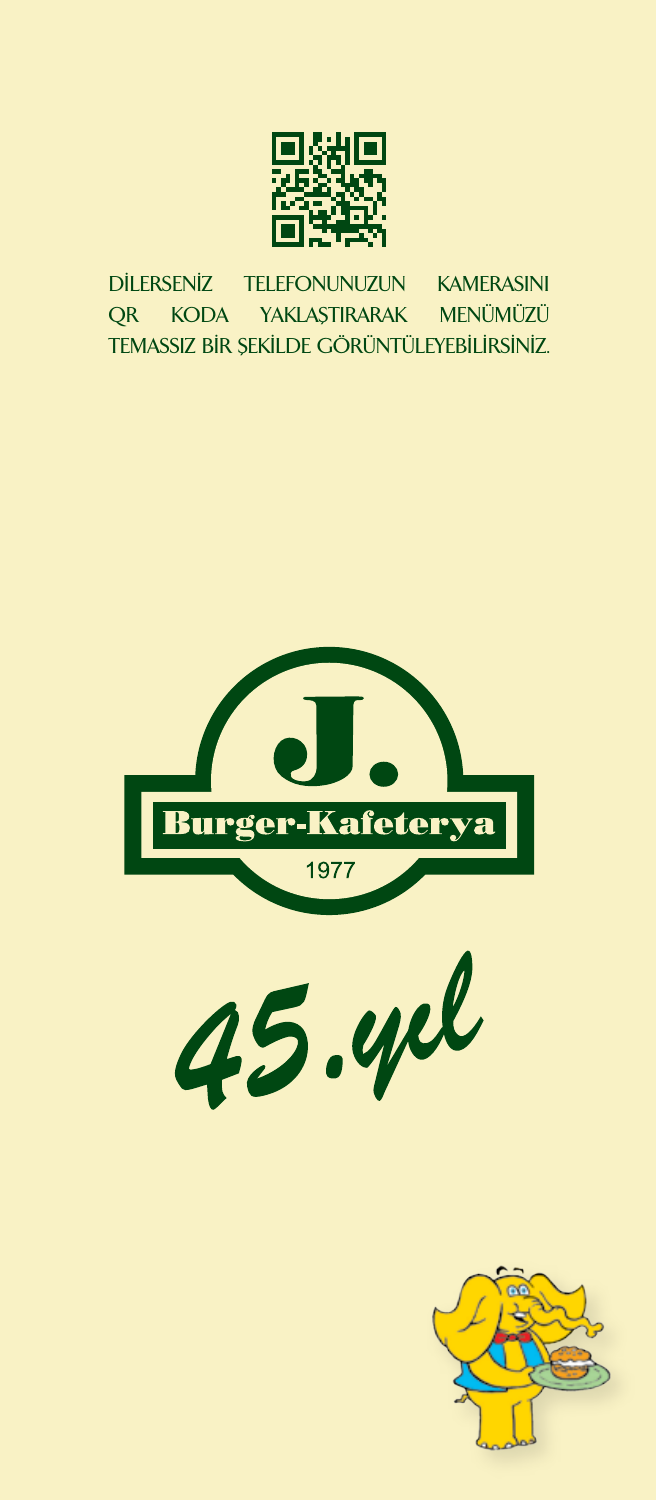## **J.** BURGERLER

| Hamburger<br>Köfte, özel Hazırlanmış ketçap ve mayonez ile                                               | 83.00 TL    |
|----------------------------------------------------------------------------------------------------------|-------------|
| Cheeseburger<br>KÖFTE, ERITİLMİŞ KAŞAR PEYNİRİ VE SOSLARI İLE                                            | 88.00 TL    |
| <b>Sarkburger</b><br>BAHARATLI VE SARIMSAKLI KÖFTE,<br>KARAMELİZE SOĞAN, ERİTİLMİS PEYNİR VE SOSLARI İLE | 88.00 TL    |
| <b>Jumboburger<br/>Köfte, özel hazırlanmış acılı sosları ile</b>                                         | 88.00 TL    |
| Eggburger<br>KÖFTE, IZGARADA PİŞMİŞ YUMURTA VE SOSLARI İLE                                               | 88.00 TL    |
| Chickenburger<br>DİLİMLENMİŞ IZGARA TAVUK GÖĞSÜ, ÖZEL SOSU İLE                                           | 88.00 TL    |
| Beefburger<br>DILİMLENMİŞ IZGARA BİFTEK, ÖZEL SOSU İLE                                                   | 97.00 TL    |
| Pastramiburger<br>KÖFTE, PASTIRMA, ERITILMIŞ PEYNIR VE SOSLARI İLE                                       | 99.00 TL    |
| Fishburger<br>Taze dil balığı ile hazırlanmış balık köftesi, soğan<br><b>VE YEŞİLLİKLERİ İLE</b>         | 88.00 TL    |
| Kaburgaburger <sup>777</sup><br>DANA KABURGA, TAZE SOĞAN, PEYNİR VE SOSLARI İLE                          | $100.00$ TL |
| <b>Vejetaryanburger</b><br>mevsim sebzeleri ile Hazırlanmış sebze, köftesi, sosları ile                  | 83.00 TL    |
|                                                                                                          |             |



# **BIGBURGERLER**

| <b>Big Cheeseburger</b><br>DUBLE KÖFTE, DOMATES, YEŞİLLİK, KARAMELİZE SOĞAN,<br>ERİTİLMİS PEYNİR VE ÖZEL SOSLARI İLE                          | $160.00$ TL |
|-----------------------------------------------------------------------------------------------------------------------------------------------|-------------|
| Big Beefburger<br>DUBLE DILIMLENMIS IZGARA BIFTEK, DOMATES, YEŞİLLIK,<br>KARAMELİZE SOĞAN, ERİTİLMİŞ PEYNİR VE ÖZEL SOSLARI İLE               | 160.00 TL   |
| <b>Big Chickenburger</b><br>DUBLE DİLİMLENMİŞ IZGARA TAVUK GÖĞSÜ, DOMATES,<br>YESİLLİK. KARAMELİZE SOĞAN VE ÖZEL SOSU İLE                     | 160.00 TL   |
| <b>Big Eggburger</b><br>DUBLE KÖFTE, IZGARADA PİŞMİŞ YUMURTA, DOMATES, YEŞİLLİK,<br>KARAMELİZE SOĞAN. ERİTİLMİS PEYNİR. MANTAR VE SOSLARI İLE | 160.00 TL   |
| <b>Big Pastramiburger</b><br>DUBLE KÖFTE VE DUBLE PASTIRMA. DOMATES, YESİLLİK.<br>KARAMELİZE SOĞAN, ERİTİLMİŞ PEYNİR VE SOSLARI İLE           | $160.00$ TL |
| <b>Big Sarkburger</b><br>DUBLE KÖFTE, DOMATES, YEŞİLLİK, KARAMELİZE SOĞAN,<br>ERİTİLMİŞ PEYNİR VE ÖZEL HAZIRLANMIŞ ÖZEL SOSLARI İLE           | 160.00 TL   |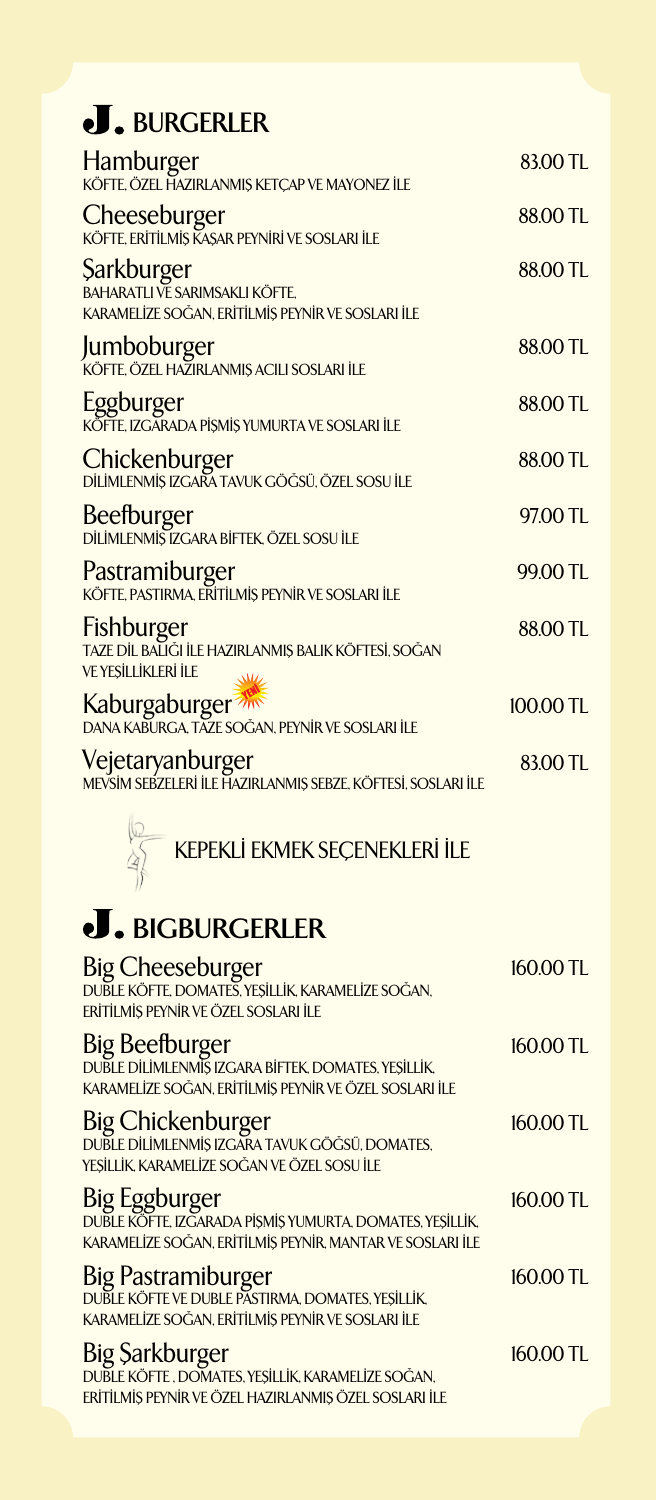## *<u>J. IKI KATLI BURGERLER</u>*

| <b>Newyork</b><br>KÖFTE, DİLİMLENMİŞ BİFTEK, DOMATES, YEŞİLLİK,<br>KARAMELİZE SOĞAN, MANTAR, ERİTİLMİŞ PEYNİR VE SOSLARI İLE | 160.00 TL   |
|------------------------------------------------------------------------------------------------------------------------------|-------------|
| California<br>KÖFTE. DİLİMLENMİS IZGARA TAVUK. DOMATES.<br>YESİLLİK, KARAMELİZE SOĞAN, ERİTİLMİS PEYNİR İLE                  | 160.00 TL   |
| <b>Texas</b><br>BİFTEK VE TAVUK, DOMATES, YESİLLİK, KARAMELİZE SOĞAN,<br>ERITILMIS PEYNIR VE SOYALI SOSLAR İLE               | 160.00 TL   |
| Miami<br>KIZARMIS SOSİS, DİLİMLENMİŞ TAVUK, DOMATES YEŞİLLİK,<br>ERITILMIS PEYNIR VE SOYALI SOSLAR İLE                       | $160.00$ TL |
| Daytona<br>KIZAŔMIS SOSÍS, DÍLÍMLENMÍS BÍFTEK, DOMATES YESÍLLÍK,<br>ERITILMIS PEYNIR VE SOYALI SOSLAR İLE                    | 160.00 TL   |
| <b>San Francisco</b><br>KÖFTE, KIZARMIS SOSİS, DOMATES, YESİLLİK,<br>ERİTİLMİŞ PEYNİR VE SOYALI SOSLAR İLE                   | 160.00 TL   |



## **J.** KIZARTMALAR

| $90.00 \text{ T}$ |
|-------------------|
| 65.00 TL          |
| 75.00 TL          |
| 95.00 TL          |
| 45.00 TL          |
| $100.00$ TL       |
| 50.00 TL          |
| 50.00 TL          |
| 95.00 TL          |
|                   |

ÖZEL BESLENME DİYETLERİ VEYA ALERJİLERİ OLAN MİSAFİRLERİMİZİN DİKKATİNE ÜRÜNLERİMİZDE YUMURTA VE GLUTEN BULUNMAKTADIR.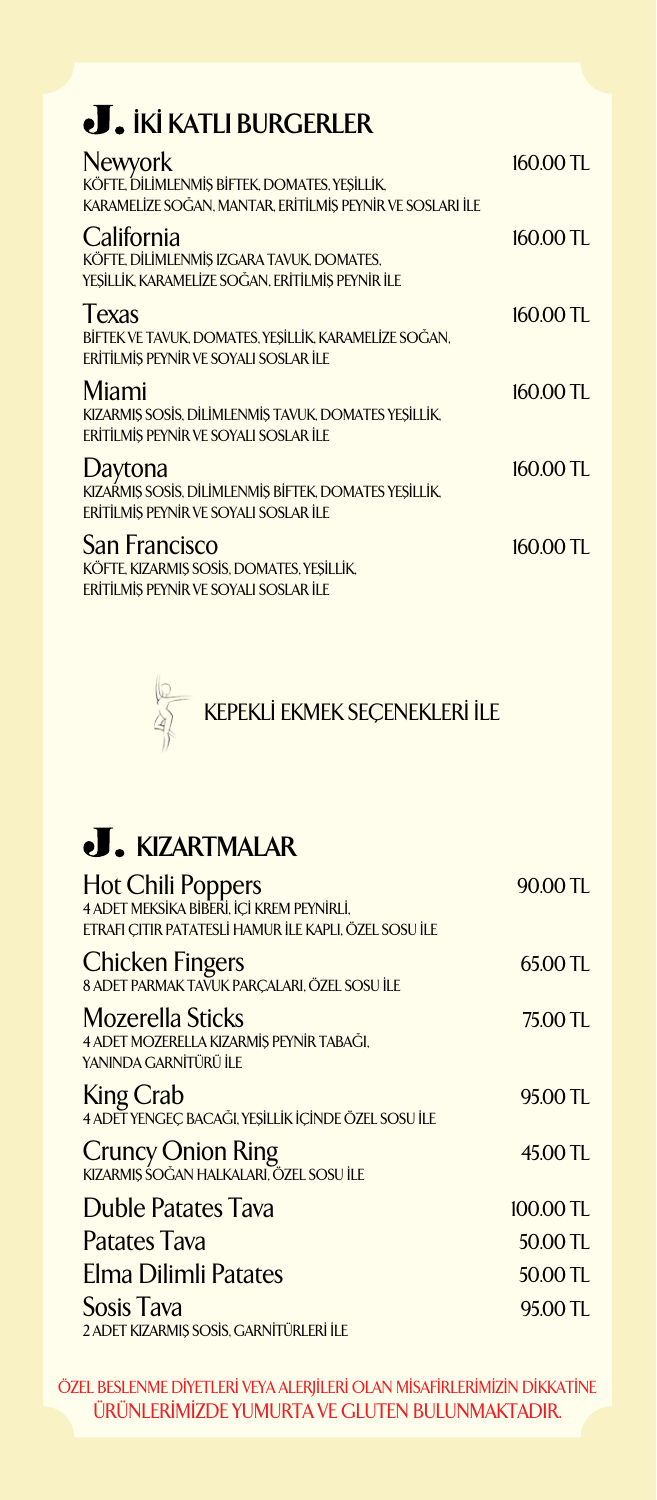# **SPECIALLER**

| Duble Special Sosis<br>DOUBLE PATATES VE SOSIS BIRLIKTE, ÜZERI ERITILMIŞ PEYNIR KAPLI                                                                                                 | 190.00 TL |
|---------------------------------------------------------------------------------------------------------------------------------------------------------------------------------------|-----------|
| <b>Special Sosis</b><br>PATATES VE SOSIS BIRLIKTE, ÜZERİ ERITİLMIŞ PEYNIR KAPLI                                                                                                       | 100.00 TL |
| <b>Special Köfte</b><br>KŰÇÜK, BAHARATLI, SARIMSAK VE SOĞANLI<br>KÖFTELER. YANINDA GARNİTÜRÜ İLE BİRLİKTE.<br>(YALNIZ CUMARTESİ VE PAZAR GÜNLERİ)                                     | 90.00 TL  |
| Bonfile Grill (200gr.)<br><b>MARÍNE EDÍLMÍS IZGARA BONFÍLE.</b><br>YANINDA SOSU VE GARNİTÜRÜ İLE                                                                                      | 160.00 TL |
| Dilimlenmiş Bonfile Grill (200gr.)<br>MARÍNE EDÍLMÍS DÍLÍMLENMÍS IZGARA BONFÍLE,<br>YANINDA SOSU VE GARNİTÜRÜ İLE                                                                     | 160.00 TL |
| <b>Chicken Grill</b><br>İKİ PARCA IZGARA TAVUK GÖGSÜ<br>YANINDA SOSU VE GARNİTÜRÜ İLE                                                                                                 | 120.00 TL |
| <b>. SALATALAR VE KASELER</b>                                                                                                                                                         |           |
| Jumbo Göbek<br>GÖBEK, HAVUÇ, KIRMIZI LAHANA,<br>YEŞİL SOĞAN, DOMATES, KEÇİ MOZERELLA                                                                                                  | 60.00 TL  |
| <b>Jumbo Beef</b><br>AKDENİZ MASKOLİN, BONFİLE, DOMATES,<br>ZEYTİN, VE PARMEZAN PEYNİRİ İLE                                                                                           | 80.00 TL  |
| Jumbo Chicken<br>AKDENİZ MASKOLİN, CHICKEN, DOMATES                                                                                                                                   | 70.00 TL  |
| Karides & Mihaliçli Salata<br>$\frac{10}{2}$ omega 3<br>DOĞRANMIŞ GÖBEK SALATA, ROKA, DEREOTU,<br>MAYDANOZ, DOMATES, YEŞİL SOĞAN,<br>KIZARMIŞ KARİDESLER VE MİHALİÇ RENDE PEYNİRİ İLE | 80.00 TL  |
| Tavuk Kase<br>SALATALIK, SOYA FİLİZİ, YEŞİLLİKLER, HAVUÇ, PANCAR TURŞUSU,<br>ISPANAKLI KARNABAHAR PÜRESİ VE TAVUK IZGARA                                                              | 80.00 TL  |
| Köfte Kase<br>6 ADET SPECIAL KÖFTE, SOYA FİLİZİ, ISPANAKLI KARNABAHAR PÜRESİ,<br>DOMATES, KIRMIZI PANCAR TURŞUSU VE AKDENİZ YEŞİLLİKLERİ                                              | 85.00 TL  |
| <b>Bonfile Kase</b><br><b>IIOGR. BONFİLE, SALATALIK, HAVUÇ, SOYA FİLİZİ,</b><br>ISPANAKLI KARNABAHAR PÜRESİ VE PANCAR TURŞUSU                                                         | 95.00 TL  |
| <b>TATLILAR</b>                                                                                                                                                                       |           |
| J. Cup<br>KAKAOLU KEK, VANİLYALI PASTACI KREMASI, MUZ,<br>CILEK VE FINDIK PARCALARI                                                                                                   | 55.00 TL  |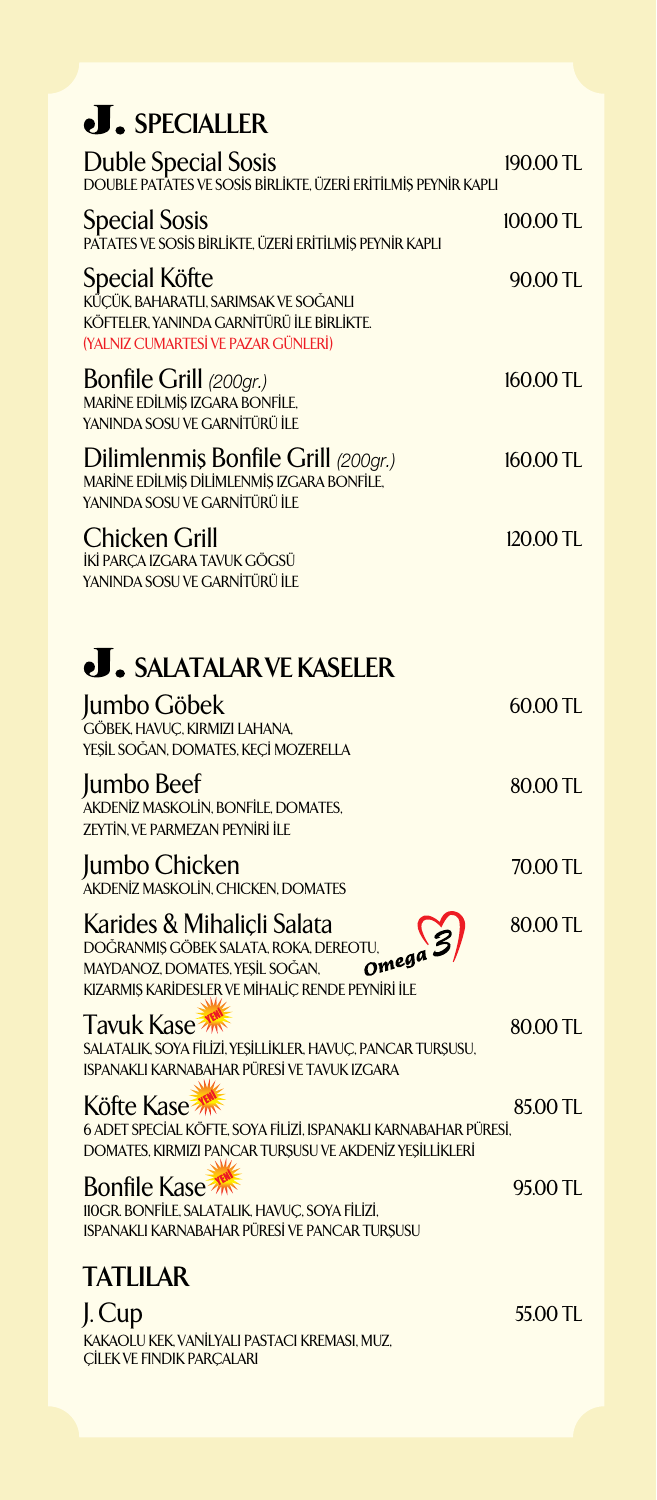### **SOĞUK İÇECEKLER**

| Efes Fiçi Bira 30cl.                                           | 85.00 TL |
|----------------------------------------------------------------|----------|
| Efes Fiçi Bira 50cl.                                           | 95.00 TL |
| <b>Miller</b>                                                  | 90.00 TL |
| Bomonti Fabrika 33cl.                                          | 90.00 TL |
| Bomonti Filtresiz 50cl.                                        | 95.00 TL |
| Coca-Cola / Light / Zero                                       | 32.00 TL |
| Fanta                                                          | 32.00 TL |
| Sprite                                                         | 32.00 TL |
| Cappy Meyva Suyu<br>KAYISI / VISNE / PORTAKAL / SEFTALI / ELMA | 32.00 TL |
| <b>Fuse Tea</b><br><b>SEFTALI / LIMON</b>                      | 32.00 TL |
| Su                                                             | 18.00 TL |
| Soda                                                           | 25.00 TL |
| Ayran                                                          | 30.00 TL |

### **SICAK İÇECEKLER**



| <b>ESPRESSO</b><br><b>KAFEİNSİZ ESPRESSO</b><br><b>AMERIKANO</b> | 45.00 TL<br>45.00 TL<br>50.00 TL |
|------------------------------------------------------------------|----------------------------------|
| <b>Nescafe</b>                                                   | 45.00 TL                         |
| <b>Filtre Kahve</b><br>FRENCH VANILLA / COLOMBIA / HAZELNUT      | 45.00 TL                         |
| <b>Türk Kahvesi</b>                                              | 45.00 TL                         |
| Cay (Poset)                                                      | 25.00 TL                         |